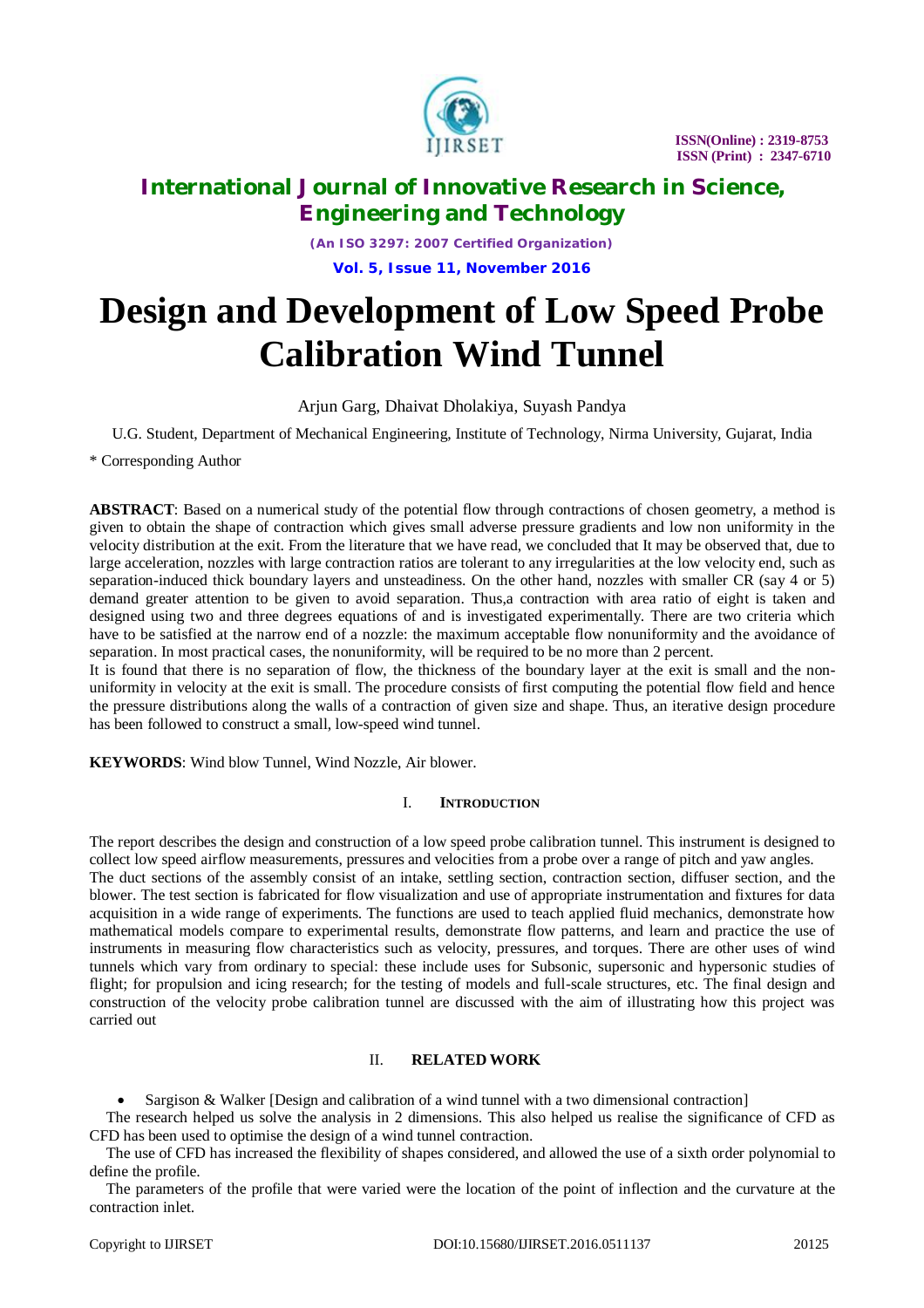



Fig 2.1.1 velocity profile

The figure 2.1.1 is the best result, producing the most uniform velocity profile at inlet to the working section, and preventing separation of the flow within the contraction, was obtained when the point of inflection was located as far downstream as possible.

Thus, our analysis also focussed on preventing separation of flow within the contraction.

#### Siddique [Design, Development and CFD Validation of a Subsonic Wind Tunnel]

This paper gave the direction to use the setup of Fluent solver and design criteria the researcher used for designing the tunnel. It gave us the theory behind the turbulence model as it stated that Governing equations for mass and momentum for subsonic flow along with the equations for turbulence and porous flow are to be solved using RNG *k*epsilon turbulence model.



Fig 2.1.2 Assembly drawing of wind tunnel

The figure 2.1.2 is the drawing of the final design of their subsonic wind tunnel which they designed. K-epsilon turbulence model is the simplest complete model in which the solution of two separate transport equations allows the turbulence velocity and length scales are determined. This semi-empirical model based on equations for the turbulence kinetic energy (k) and its dissipation rate (epsilon) that assumes fully turbulent flow.

#### **2. Construction of Nozzle**

Tulapurkara & Bhalla [Experimental Investigation of Morel's Method for Wind Tunnel Contractions]

This research helped us provide the knowledge of contractions. As their research dealt with two wind tunnel nozzles with contraction ratio of 12 and 3.464 are designed using Morel's method using  $(^{\prime}$ , = 0.35 and *Cpe* = 0.05, and are tested experimentally. It is found that (i) the adverse pressure gradient along the wall is small and there is no separation of flow, (ii) the non-uniformity in the exit velocity distribution is only 1 percent as compared to the design value of 2 percent, and (iii) the velocity distribution becomes practically uniform in 0.1 £), behind the contraction exit.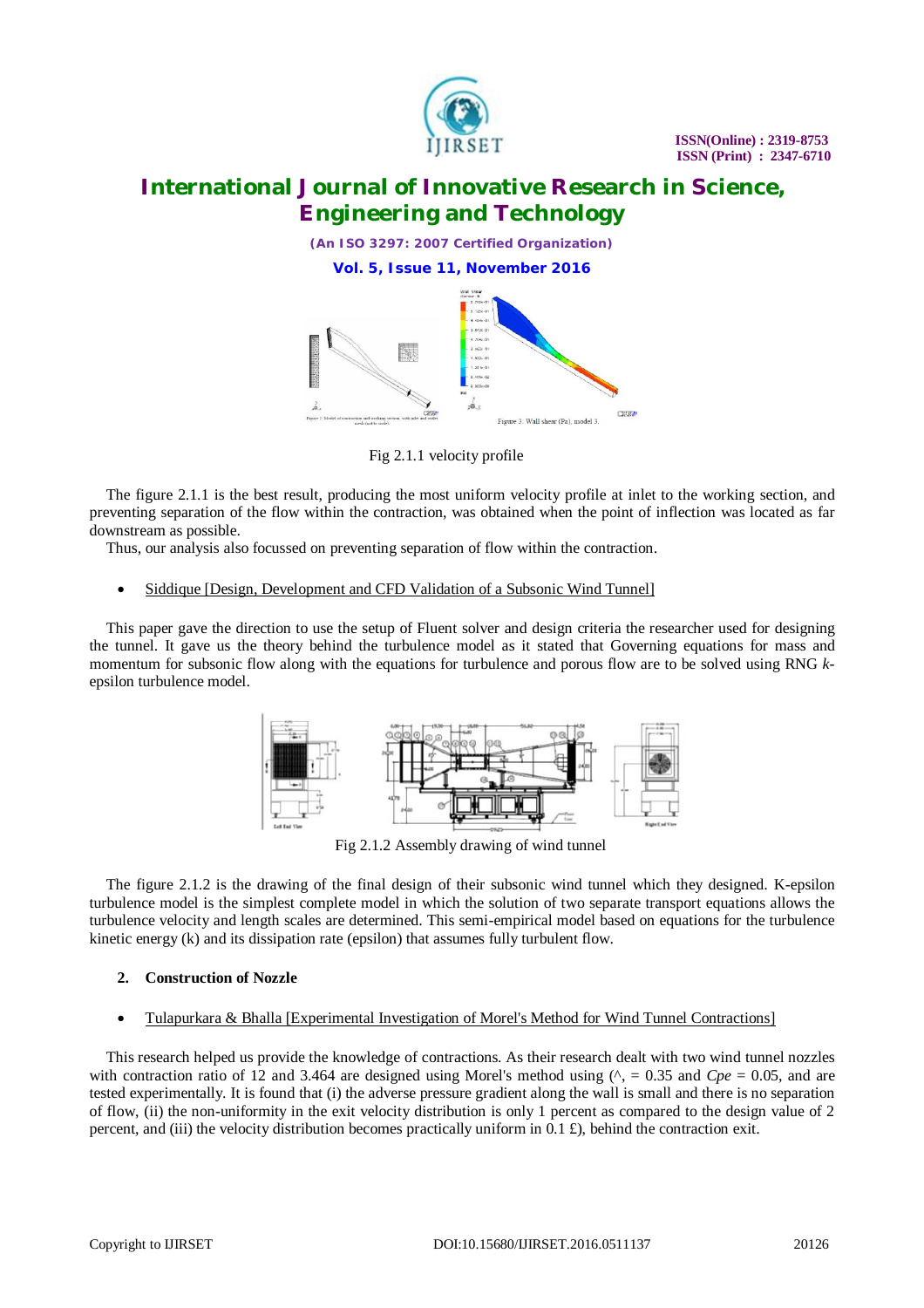

*(An ISO 3297: 2007 Certified Organization)* **Vol. 5, Issue 11, November 2016**



Fig 2.2.1 Contraction shapes as obtained by morel's method

This research helped us obtained the shape of nozzle. The contraction ratio that we have chosen is 8 (in contrast to the contraction ratios chosen by them). The research also gave us the broad view of the final setup which is to be constructed. The figure attached below is the experimental setup of their final assembly.



Fig 2.2.2 Morel's experimental setup

The fig. 2.2.2 depicts the experimental setup from Morel's experiment. It describes the components of the exp. setup. It consists of the blower, set of diffusers the settling chamber as well the contraction throat of the pertinent setup. This setup was intuitively helpful in the selection of the components to be used in our research.

Evans [Design and construction of a velocity probe calibration rig]



Fig 2.2.3 Evans velocity probe calibration rig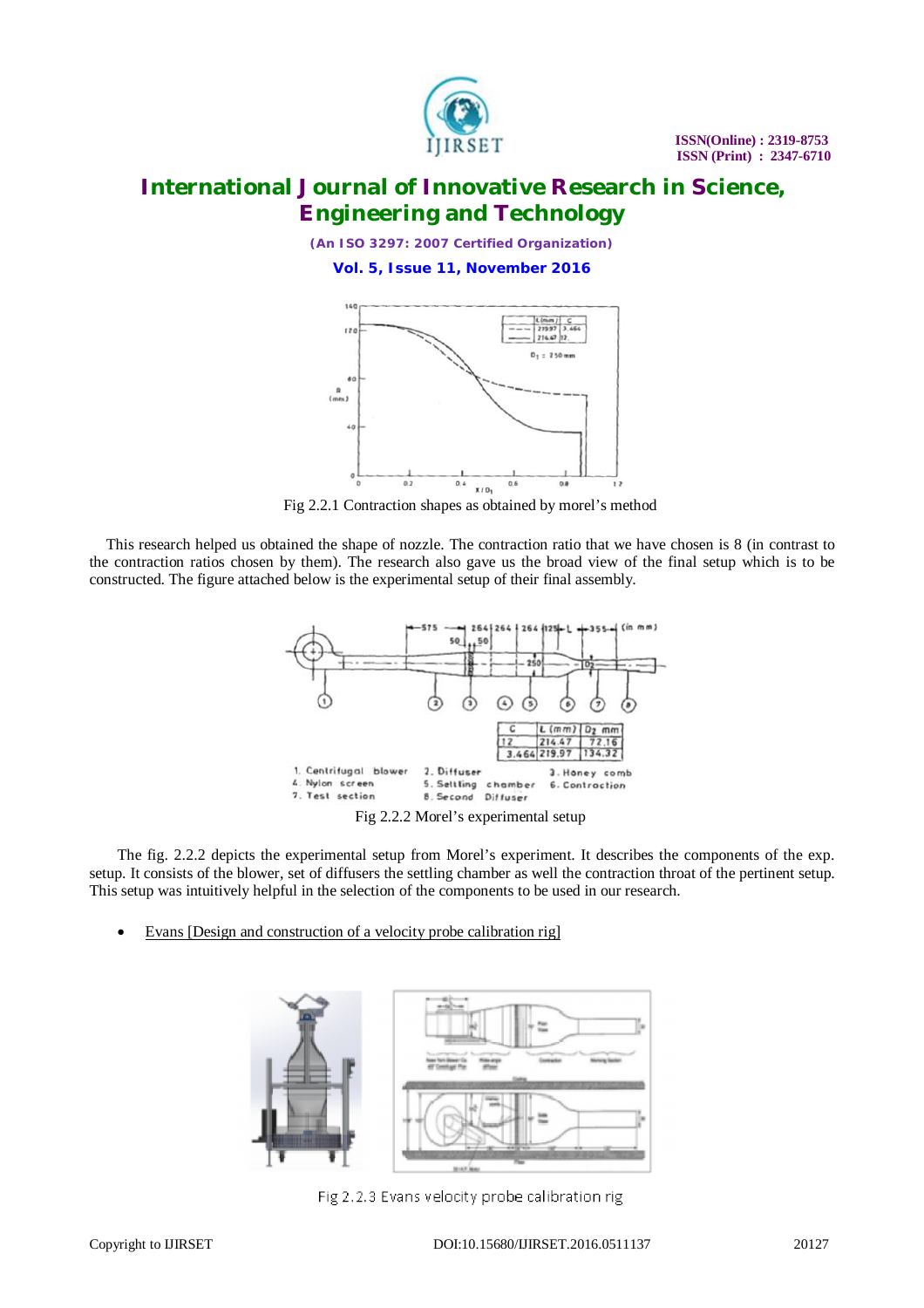

*(An ISO 3297: 2007 Certified Organization)*

#### **Vol. 5, Issue 11, November 2016**

This is another research which channelled us in the right direction. This research gave us the idea of the probes placement. Moreover, the paper concluded with the final design which consisted of several key components, including a probe manipulator with two rotational degrees of freedom, a blower-type flow channel with an axial flow fan, and a drive shaft system powered by a treadmill motor. The probe manipulator was designed for a  $\pm$ 79 degree range in pitch, a ±85 degree range in yaw, and a degree turning accuracy. It was also designed to be compatible with both pressure and hot wire probes. The achieved ranges in pitch and yaw were on par with the ranges of other devices described in the literature, but were slightly below the  $\pm 90$  degrees described in the project objectives. The drive system for the axial flow fan was designed with the ability to produce a test section flow velocity of 55 mps, which satisfied the maximum flow velocity objective for the rig.

The mechanical drawings helped us in modifying our setup according to our application. The design of chamber made is cylindrical.

Morel [Comprehensive Design of Axisymmetric Wind Tunnel Contractions]



Fig. 3 Wall contour constructed of two matched cubic arcs

The concept of match point mentioned in this research paved us to obtain the final shape of nozzle. The research describes the generation of match point after joining two equations of different degrees smoothly. Thus, the research stated that the one parameter family of wall shapes formed of two smoothly joined cubics (with the match point location *X* as the parameter) is a suitable choice for a wall contour. It is very efficient— it achieves the prescribed *Cp's*  within a relatively short nozzle length L.

#### III. **DESIGN AND DEVELOPMENT OF COMPONENTS**

#### **Nozzle:**

In the tunnel, one can carefully control the flow conditions which affect mass flow rate, velocity, temperature at the exit. Our calibration tunnel is designed for a specific purpose and speed range. The engineers operate the tunnel from a control valve.

The scope of work includes, design and preparation of suitably scaled calibration tunnel model.

A method to obtain the shape of contraction is given which gives small adverse pressure gradients and low non uniformity in the velocity distribution at the exit. Contraction with area ratio of 8 is designed using this method and is investigated experimentally. It is found that there is no separation of flow, the thickness of the boundary layer at the exit is small and the non-uniformity in velocity at the exit is smaller than the predicted value. Low open area screens usually create instabilities. The contraction area is perhaps the most important part of a wind tunnel's design. Its main purpose is to make the flow more uniform. It also increases the flow at the test section, which allows flow conditioning devices to be at lower flow section with less pressure drop.

The contraction or the nozzle is an important component of a calibration tunnel. As the flow passes through the contraction it accelerates and this results in a reduction of the non-uniformity and turbulence level of the stream. In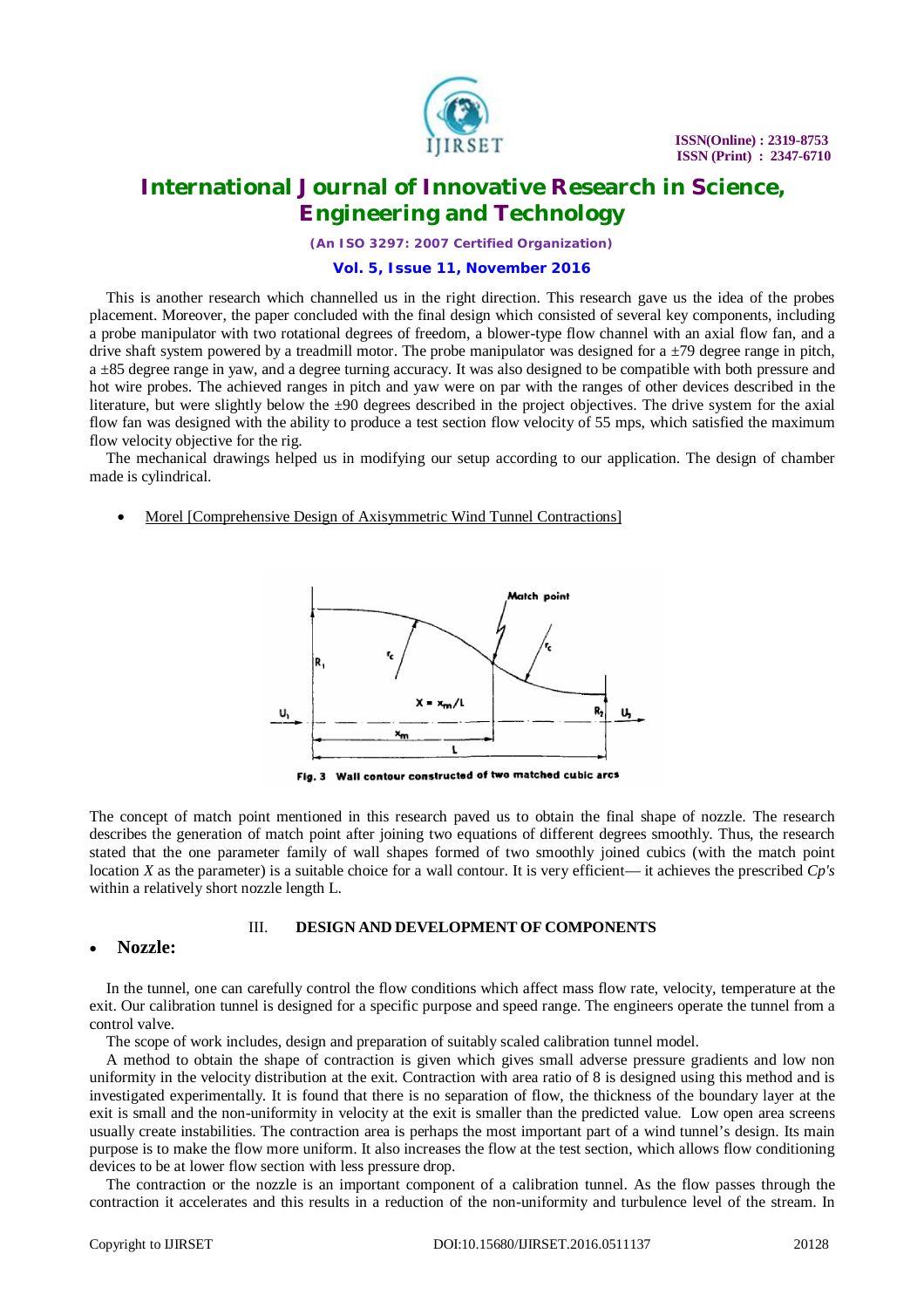

*(An ISO 3297: 2007 Certified Organization)*

#### **Vol. 5, Issue 11, November 2016**

practical contractions, which are of finite length, one finds that (i) adverse pressure gradients are present at the ends of the contraction, (ii) the axial velocity is higher than the velocity near the wall at the entry to the contraction and (iii) at the exit the velocity near the wall (i.e., outside the boundary layer) is higher than that on the axis. Thus for a good performance the nozzle contour should give low adverse pressure gradients at the ends of contraction so that no separation of flow takes place, the boundary layer thickness at the exit should be small and the non-uniformity in the velocity distribution at the exit (i.e. difference between velocity near the wall and that on the axis) must be small. A good contour should achieve these with a small length (Z,) to upstream diameter (D1) ratio.

The nozzle contour is obtained by two power-law curves matched at a point *xm* and having their apexes at either ends of the contraction. During preliminary trials he finds that the cubic curves give the best results. Potential flow inside the contour is computed for values of contraction ratio (c) ranging from 6 to 14, the ratio *L/Dx* from 0.5 to 1.25 and the ratio  $X$  ( $=xm/L$ ) from 0.1 to 0.5.

The equations used in plotting the contour of nozzle are obtained by two power-law curves which are matched at a point xm (having their apexes at either ends of the contraction):

Hence,

D=D2+(D1-D2)(1-X)2 X (1-x)3 or D=D2+(D1-D2)(1-X)2 X (x)3

 $H_{\alpha r \alpha}$ 

D1: Inlet diameter X:  $(xm)/L$ D2: Outlet diameter L: length x: distance on x axis c: Contraction Ratio (A2/A1)

THEORETICAL DIMENSIONS: ACTUAL DIMENSIONS:

| Input Chosen (in mm) |          |  |
|----------------------|----------|--|
| C                    | 8        |  |
| X                    | 0.145    |  |
| L/D1                 | 0.75     |  |
| D1                   | 141.42   |  |
| D <sub>2</sub>       | 49.99952 |  |
| L                    | 106.065  |  |
| x1                   | 15.37943 |  |
| Input Chosen (in mm) |          |  |
|                      |          |  |
| $\mathbf{C}$         | 8        |  |
| X                    | 0.145    |  |
| L/D1                 | 0.75     |  |
| D1                   | 140      |  |
| D <sub>2</sub>       | 49.49747 |  |
| L                    | 88.4     |  |

Table 3.1.1 & 3.1.2 Comparison :Theoretical and Actual Dimensions of Nozzle

- The ratio L/D1 and X are obtained by hit and trial method and by observing where the two contours will join each other smoothly.
- The table above shows the values of required parameters which are solved in excel.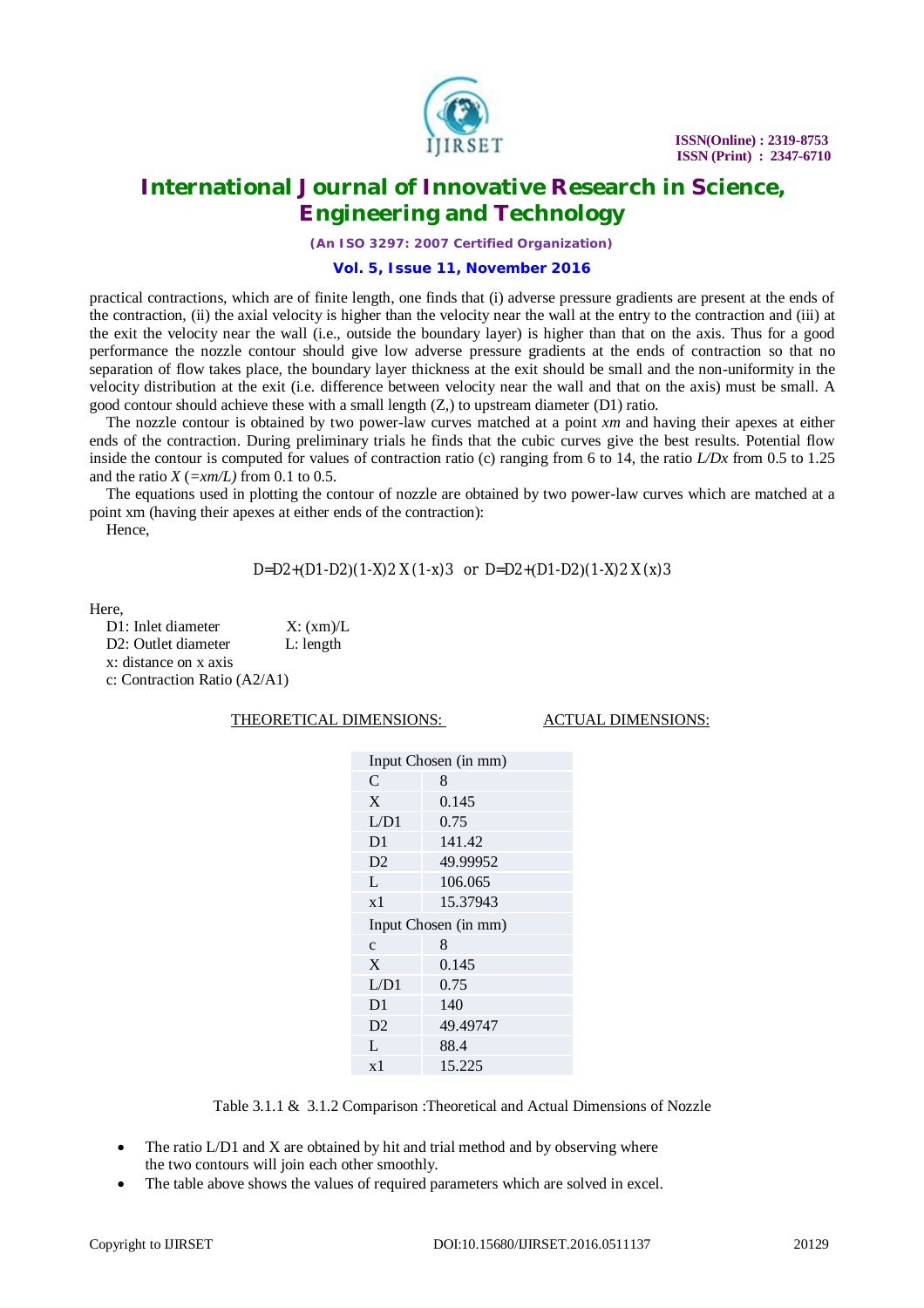

*(An ISO 3297: 2007 Certified Organization)* **Vol. 5, Issue 11, November 2016**



Fig 3.1.1 (a) Contraction Shape of Nozzle (D vs L) (b) 3-D CAD Model of Proposed Nozzle

Here, in Fig. 3.1.1(a) the contraction shape of the proposed nozzle is shown. This curve can be construed as the cylindrical symmetric cross section of the nozzle, or else the generating profile contour of the proposed nozzle. Using this profile a 3-D CAD model of the nozzle is prepared, which is shown in the Fig 3.1.1(b).

### **Settling chamber**

In such types of tunnels we want to generate uniform air flows, with low turbulence intensity. Functions:

- To achieve uniform, high quality flow in the test section, the settling chamber and the contraction area are used to smooth the flow.
- The role of the settling chamber, which is upstream of the contraction area, is to eliminate swirl and unsteadiness from the flow.
- The shape is such that it has to break up large eddies into smaller ones.
- The shape designed will have lower turbulence and the flow is more uniform eventually.

The CFD simulation of vessel with nozzle helped us reach the dimension of chamber which can be manufactured. CFD analysis gave us the detailed view of the air flow through the chamber and its flow outside it. The flow of air outside the nozzle helped us track velocity profile. The design of chamber is made in Ansys itself. The co-ordinates file which is prepared in notepad. It has been imported in Ansys-Fluent. The separate groups have been created for each curve- be it a straight line or any curve. The numerous iterations which are carried out are shown.

The one with eddy formations are eliminated and the result helped us correct the angle, length in further iterations. This is how we reach to our final shape. The figures shown are of contour and streamlines throughout the vessel through which we can get a broad of flow inside the tunnel.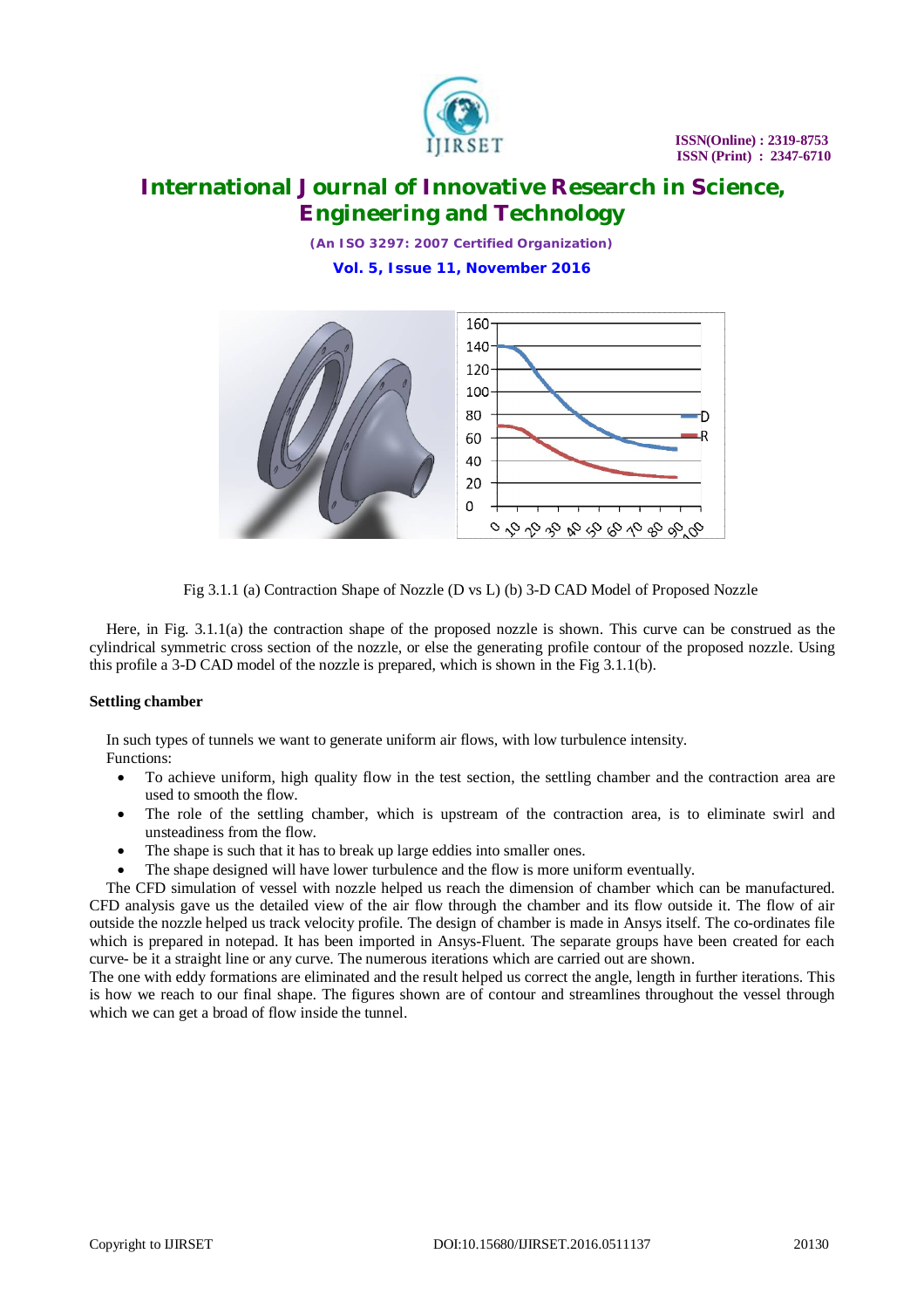

*(An ISO 3297: 2007 Certified Organization)* **Vol. 5, Issue 11, November 2016**



Fig 3.1.2 (a) Pressure Contour of Proposed tunnel and nozzle (b) Pressure Contour of Proposed tunnel and nozzle

The analysis is done by importing a 2D sketch, and further creating a surface in Ansys. The reason why 2D is chosen is as the component is symmetrical throughout the results obtained can be inferred directly for the whole component.

- i. The contour plots of velocity are shown which gave us a broad view of eddy formations (the place where sudden changes in velocity is observed) and velocity at each and every point.
- ii. The streamline plots of velocity are also shown below which gave us the broad view of path lines through which air will flow.

Out of the numerous iterations which have been carried out, some of them have been plotted before arriving at the final shape of the tunnel. The shapes obtained below are discarded as:

- a. The flow achieved is not uniform and smooth.
- b. The swirls are not eliminated and unsteadiness can be easily seen in some of the figures from the flow.
- c. The shape is not that it is breaking up large eddies into smaller ones at sharper edges.
- d. The shape designed does not have lower turbulence and the flow is not uniform eventually.



Fig 3.1.3 (a) Nozzle Tunnel Assembly

The Fig. 3.1.3 shows the manufactured and the assembled tunnel and the nozzle assembly with the saddle attached by welding at the bottom of the tunnel. This assembly in turn will be connected to the main table frame along with the selected air blower and other piping accessories. The selection procedure of the reqired air blower is described as below.

#### **Selection of Air Blower**

The tunnel is designed for maximum speed with which air will come out of the blower. The final contours and streamlines as plotted above are obtained with inlet velocity boundary condition of 35m/s. As the air flows throughout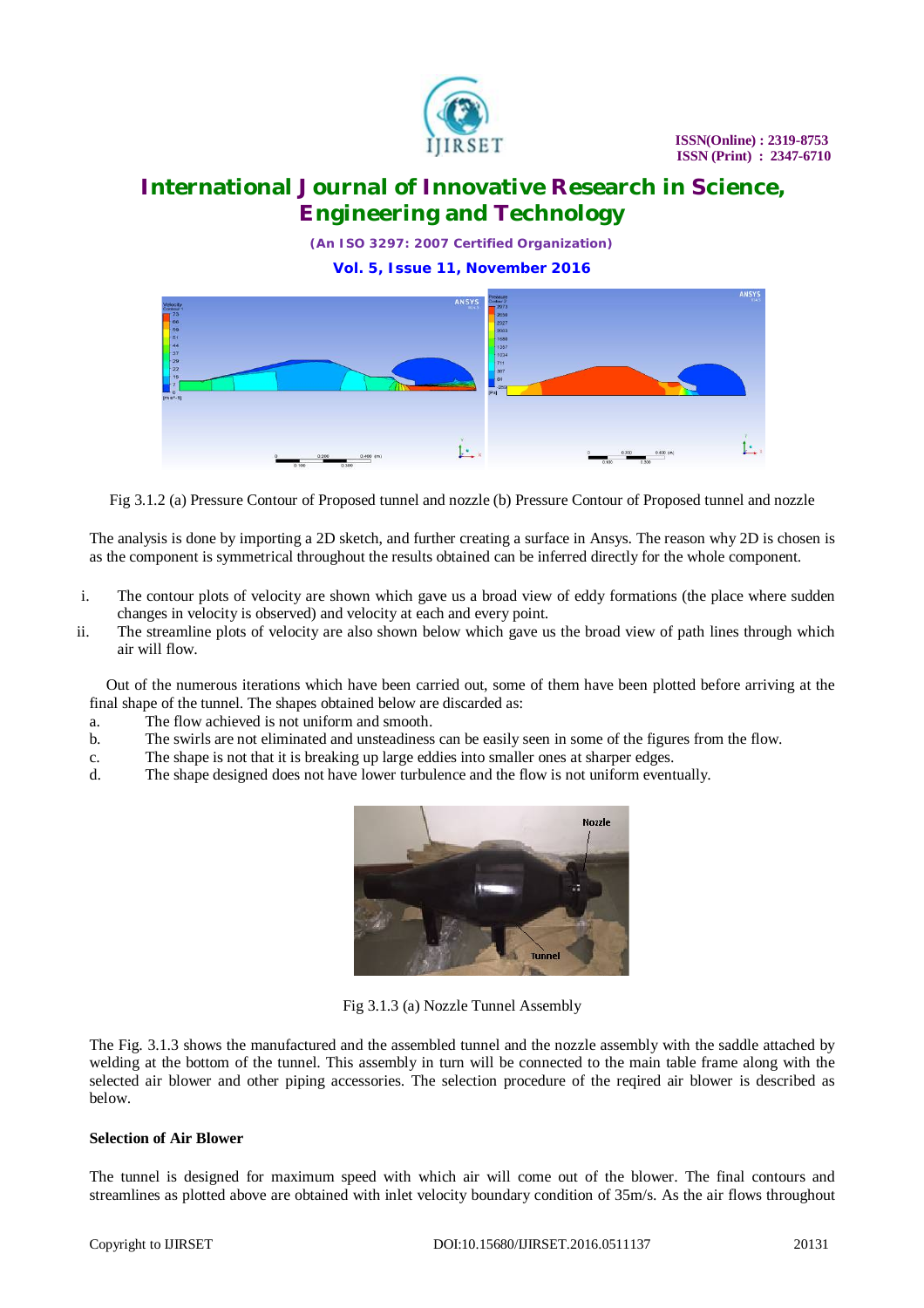

*(An ISO 3297: 2007 Certified Organization)*

#### **Vol. 5, Issue 11, November 2016**

the settling chamber with air velocity of 35 m/s, the blower is selected accordingly. The flow rate of blower corresponding to this velocity is 750 CFM

| Specificatio<br>ns | Unit              |
|--------------------|-------------------|
| Power              | $1$ HP            |
| Motor              | 3 phase           |
| Outlet<br>diameter | 4 inch            |
| Rotation           | Anticlockw<br>ise |
| Flow rate          | 750 CFM           |



As the velocity will be varied according with the help of two valves, thus the contour and velocity plots are obtained and shown below. Thus the velocity is varied from 35m/s to 10 m/s. The 2 inch valve is used for minute control



Fig 3.1.4 (a) Blower (b) Final Assembly

The figures above depicts the images of the blower (fig. 3 (a)) and the final assembly containing the developed tunnel, the selected blower as well the nozzle attached to the tunnel.

### IV. **CONCLUSION**

A low speed, open circuit, sub-sonic wind tunnel has been designed for a particular velocity. The air velocity and pressures were measured using Pitot tube and three manometers. CFD analysis was performed using a commercial CFD software Fluent. The measured pressure drop and velocities were compared with CFD analysis results showing reasonable agreement.

The flow output will provide better understanding of flows over different objects and will help acquiring in-depth understanding of fluid dynamics.